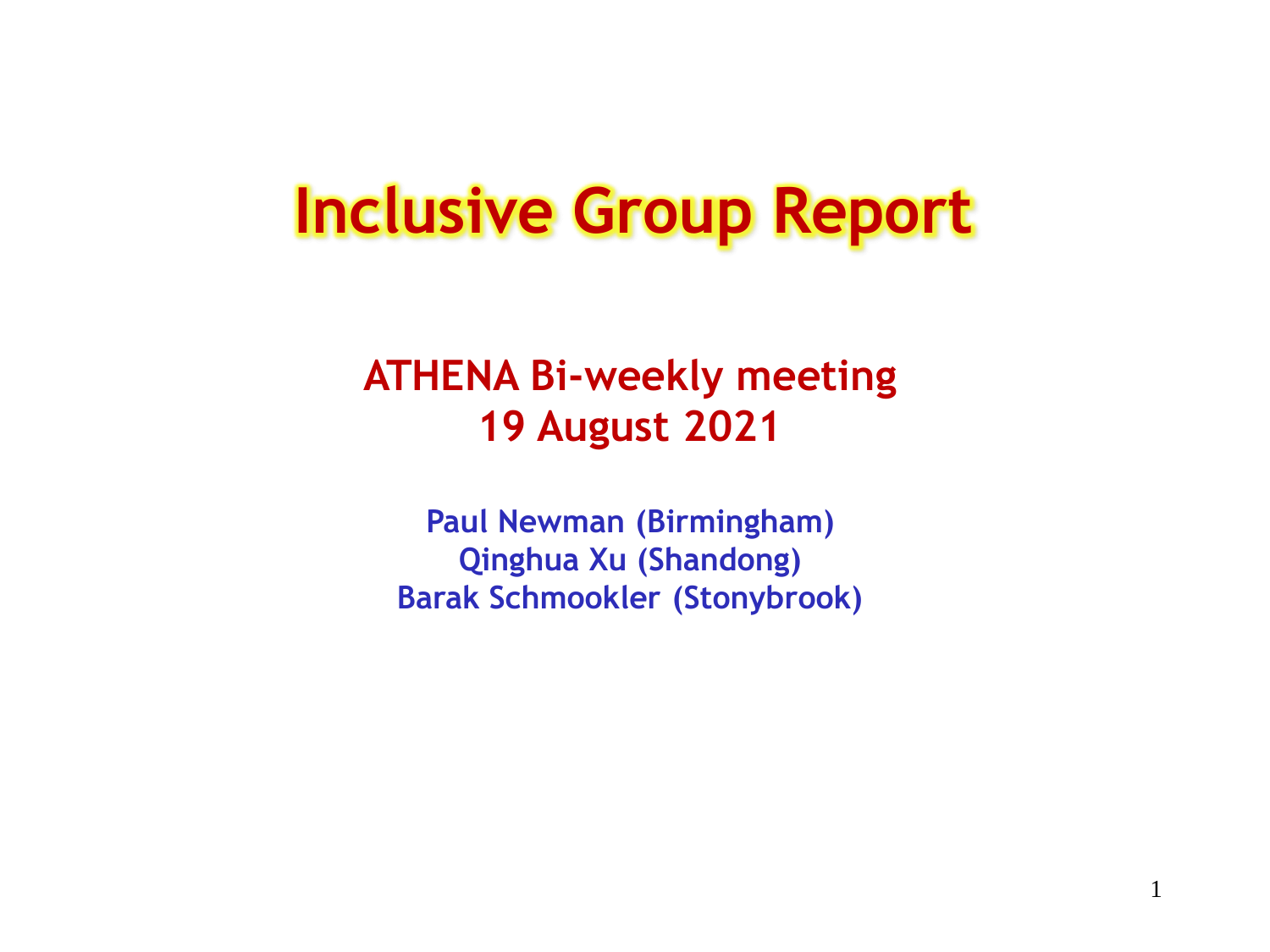#### **Status of Full Simulation Studies**

- **Availability of Monte-Carlo Samples**
- *Full simulation studies using PYTHIA8 samples are being conducted. Issues observed with PYTHIA8 at low x, Q<sup>2</sup> still under investigation.*
- *Lots of inclusive DJANGOH and PYTHIA6 MC generator files already exist.*
- *DJANGOH probably most reliable MC (QED-radiation). New version (4.6.17) has just been released.*
- *Need files that go down to photo-production (not necessary to have ultimate description of cross sections) for e/pi separation and conversion background studies. PYTHIA6 samples exist for this.*
- **Request for software group**
- *Our group now has several people working with the simulation output.*
- The online/video tutorials provided by the software group have been very *helpful!*
- *We have some specific questions related to, for example, track-calo cluster matching – which is necessary to create a reasonable energy flow algorithm. We would like someone from the software group to attend our group meeting this Monday (or the following week) to discuss these questions.*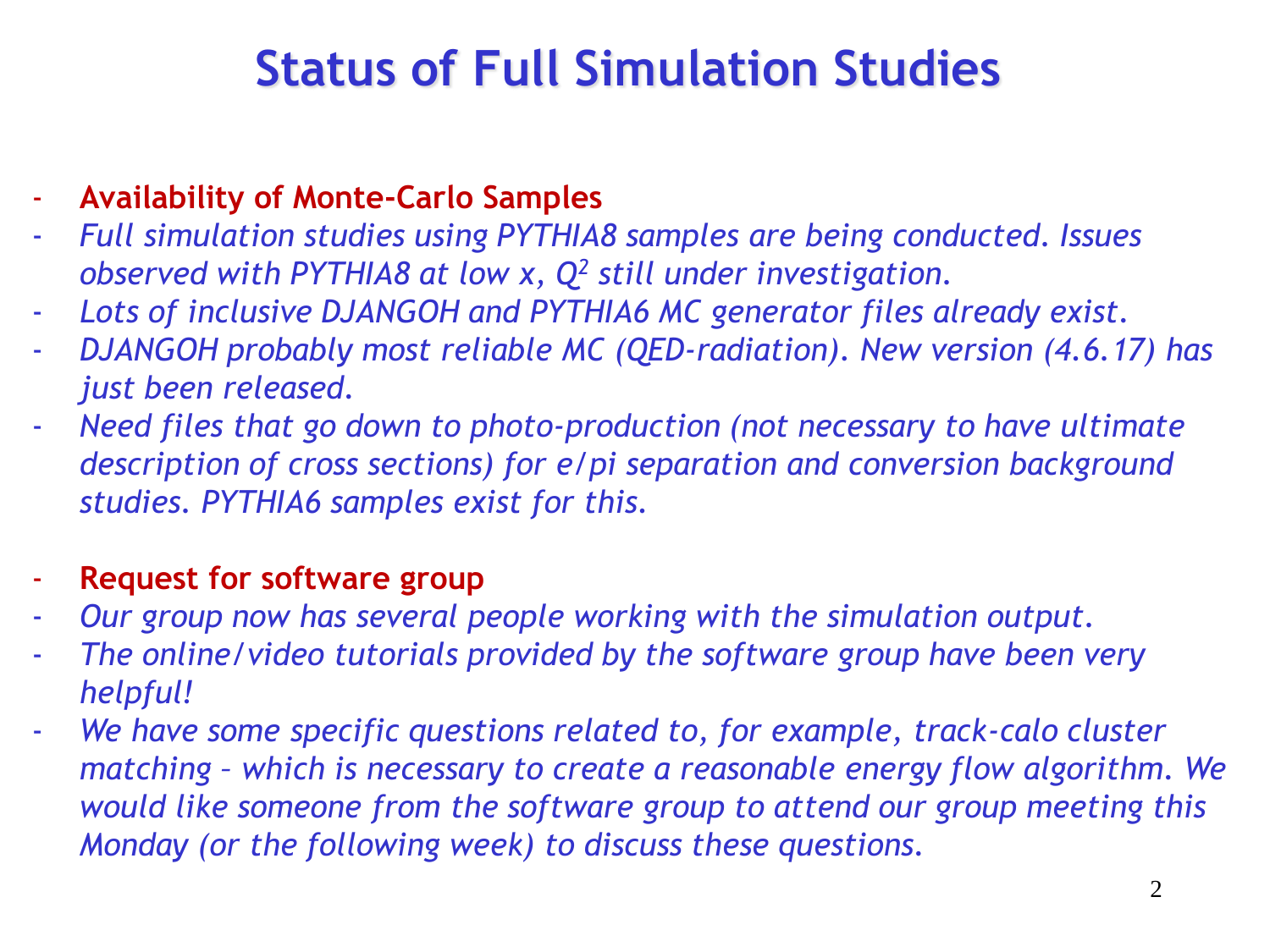## **Possible `Golden' Plots – Observable Level**

#### - Kinematic resolution



 $10$ 

 $10<sup>4</sup>$ 

Yield



- Electron identification



 $0.0 < \eta < 1.0$ 

P<sub>min.</sub> Value

**Negative Pions** 

all w/kin. cuts

**Scattered Electron** 

10

3